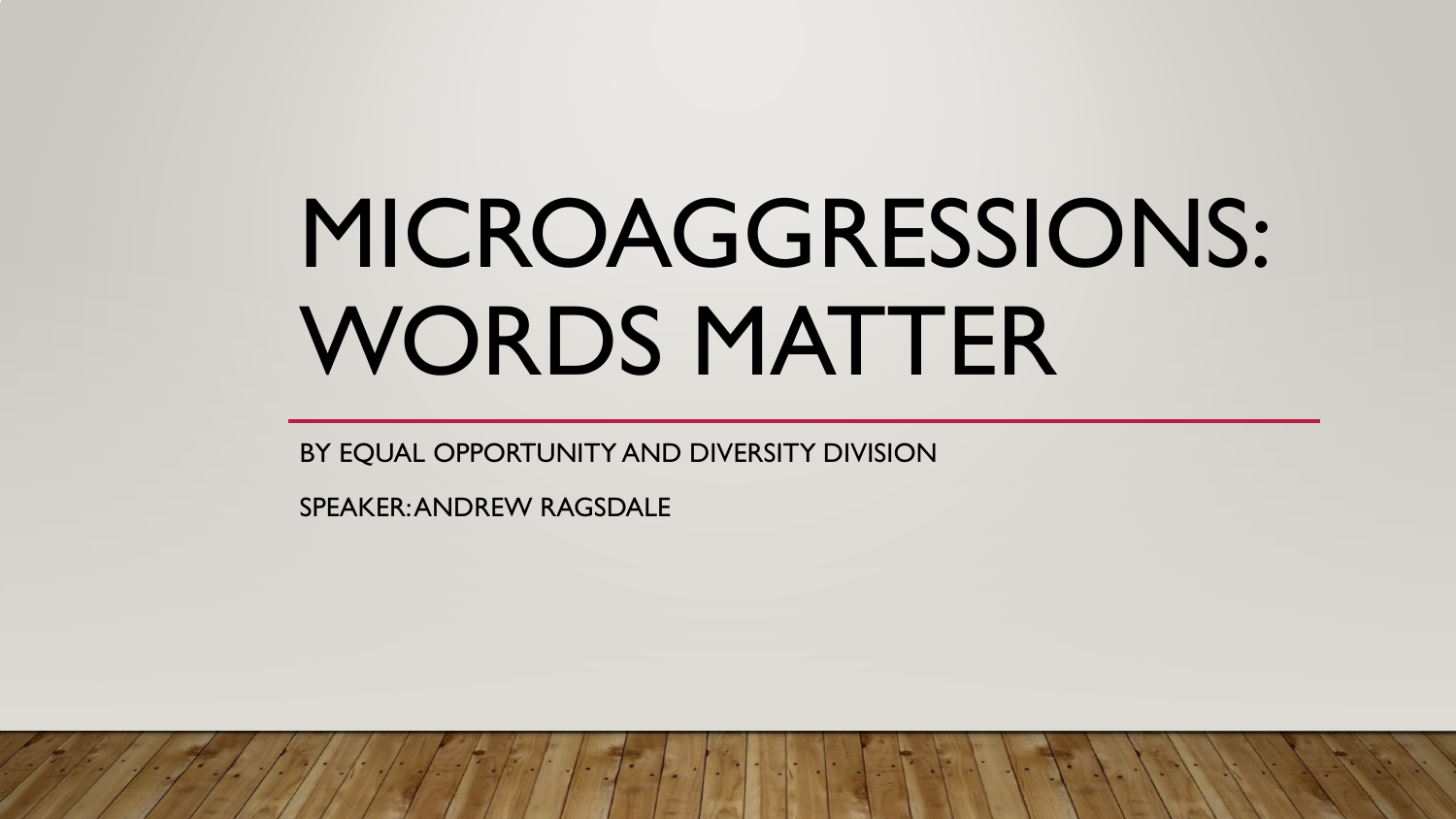## **OBJECTIVES**

- Defining good relationships and how we form bias
- Create awareness around the impact of microaggressions
- Explore productive ways to respond to microaggressions
- Discover long term affects of microaggressions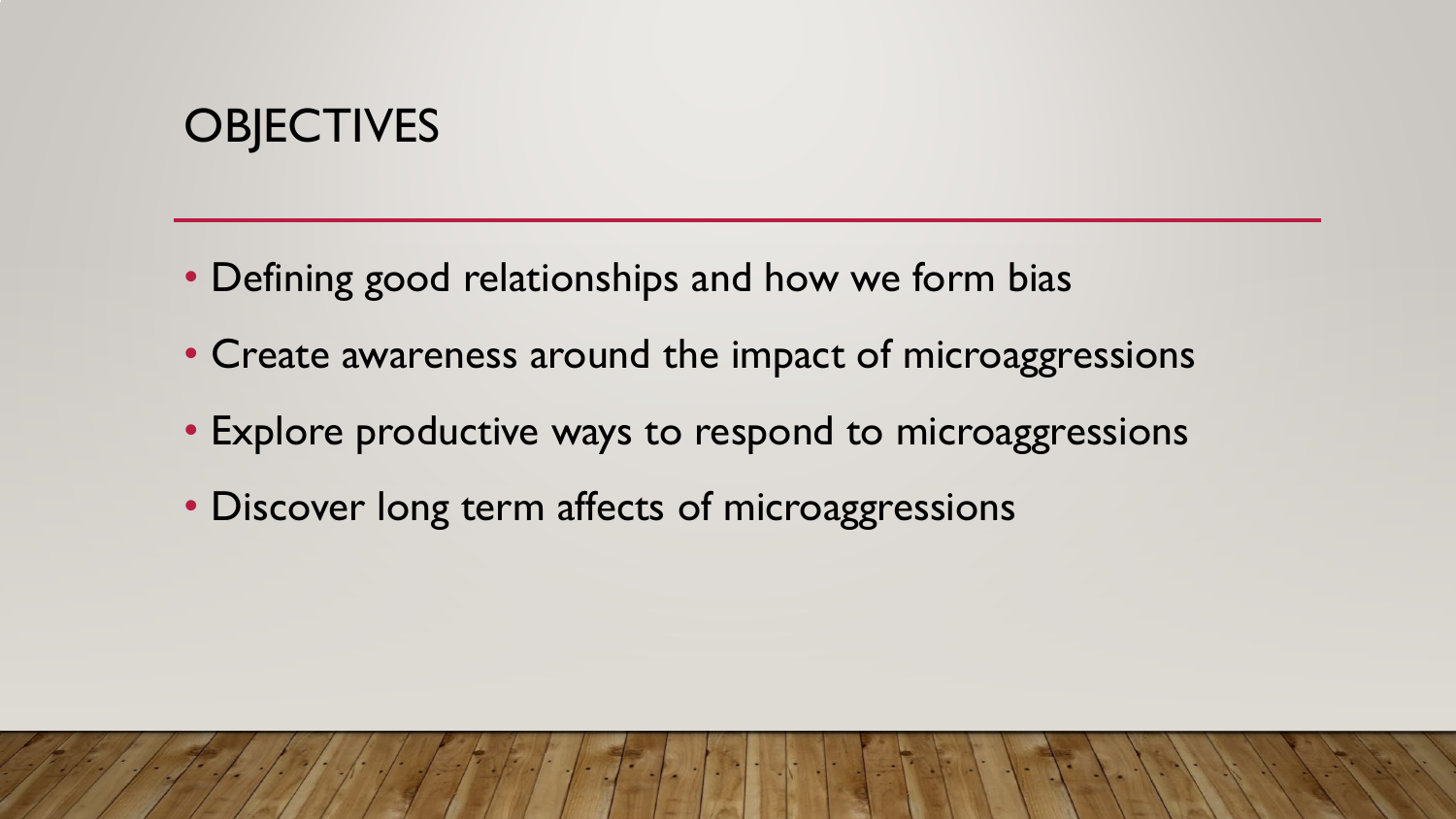#### DEFINE A GOOD RELATIONSHIP ( EXERCISE)

- What words come to mind?
- Virtual Attendees (Type in chat box )

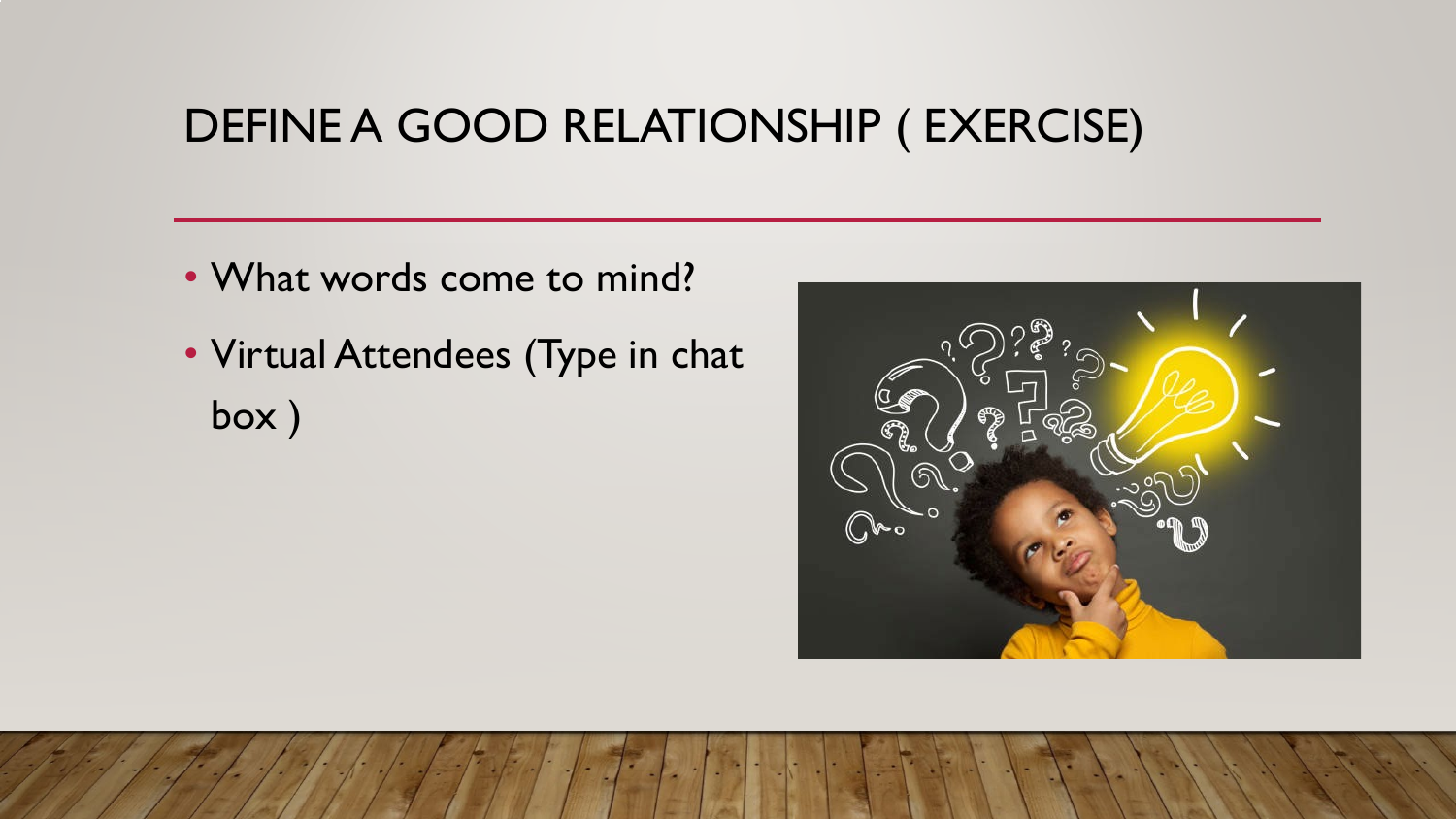#### GOOD RELATIONSHIPS

- Trust Open and honest
- Respect Valuing input
- Self- awareness Taking responsibility
- Inclusion- welcoming not just tolerating people
- Open communication- honesty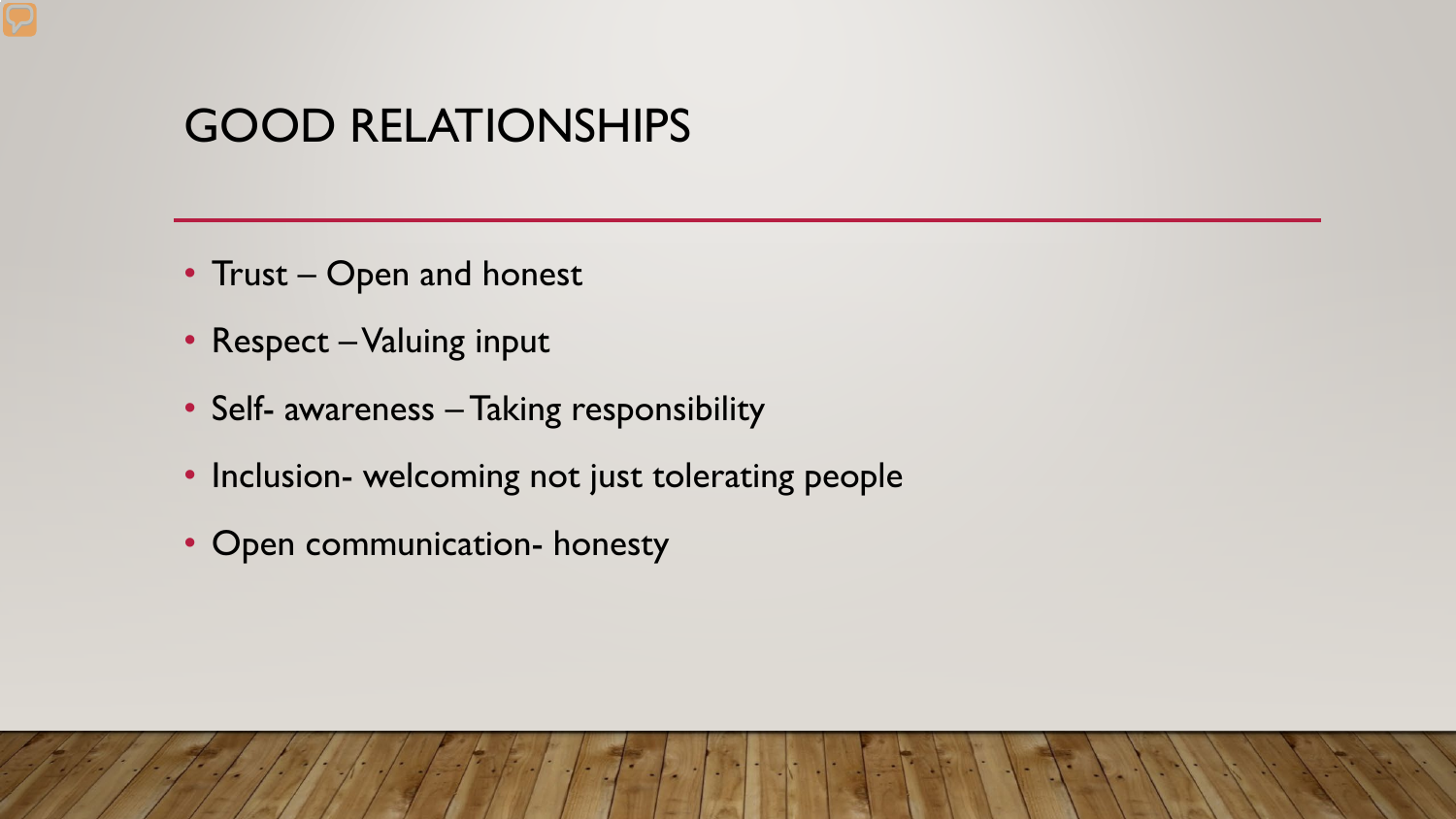#### SOCIAL CATEGORIZATION

- **Social Categorization**: The way we **learn and retain information** and place individuals into social groups.
- **Social groups:** racial, ethnic, gender, or cultural groups.

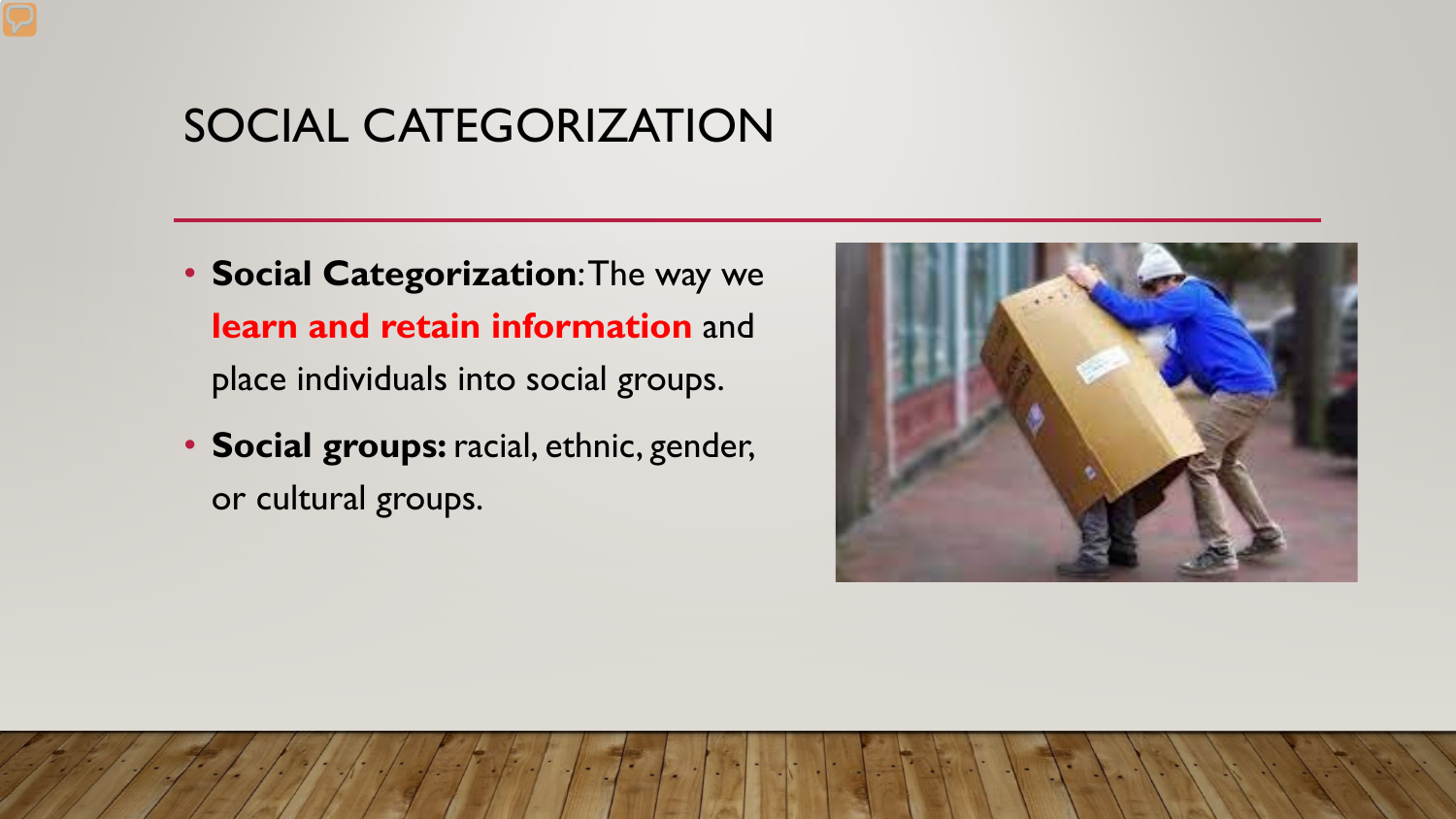#### SILHOUETTE

• Profile or outer frame

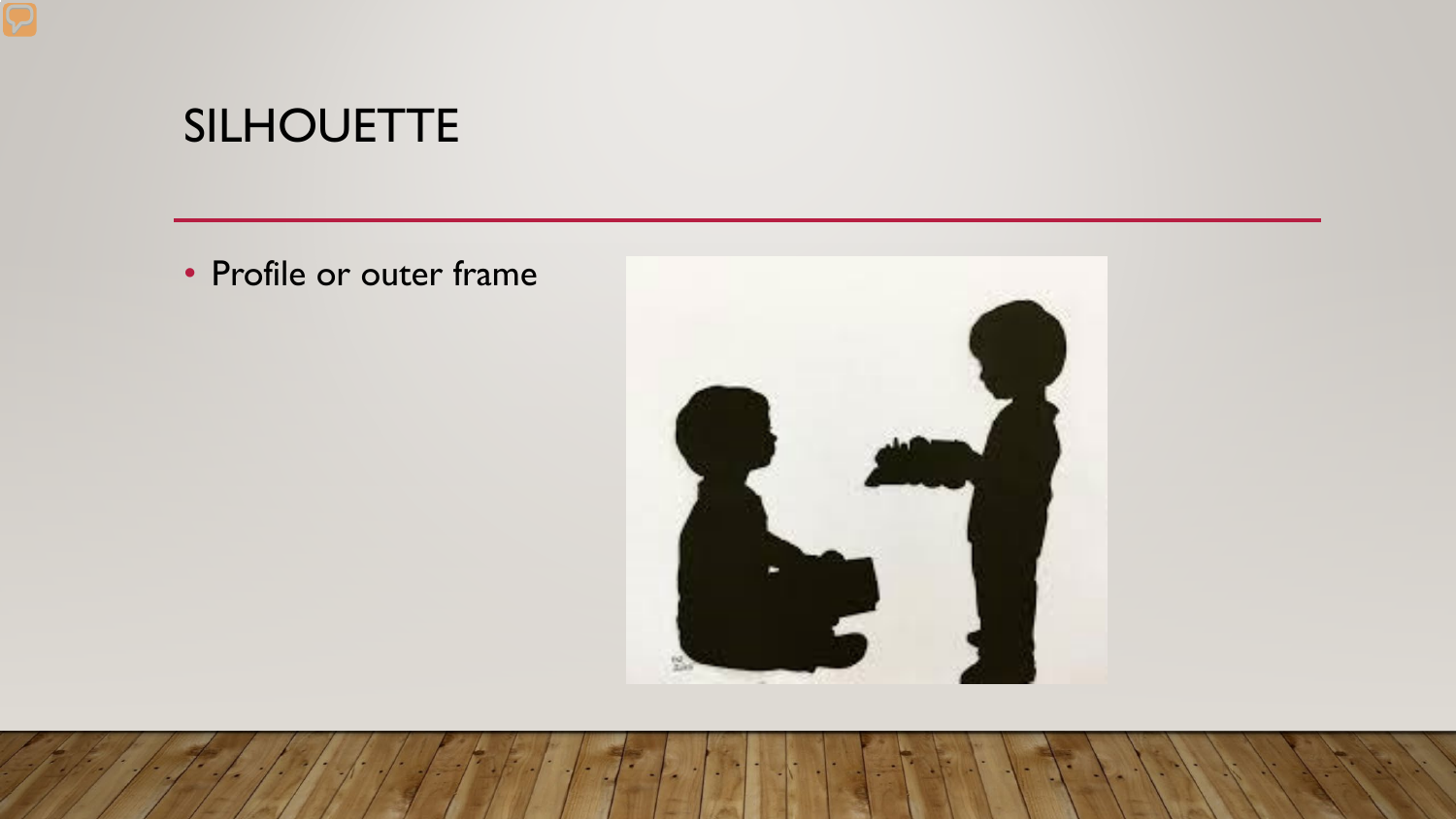#### TERMS TO KNOW

- BIPOC- Black, Indigenous, and people of color.
	- People of Color is a category to capture the global majority. "Non-white" may be offensive and perceived as if white is the standard to be measured against.

#### • WHITE

• Term capturing people with European ancestry. "Caucasian" comes from early scientists who admired people from the Caucasoid mountains and is not the appropriate term to use.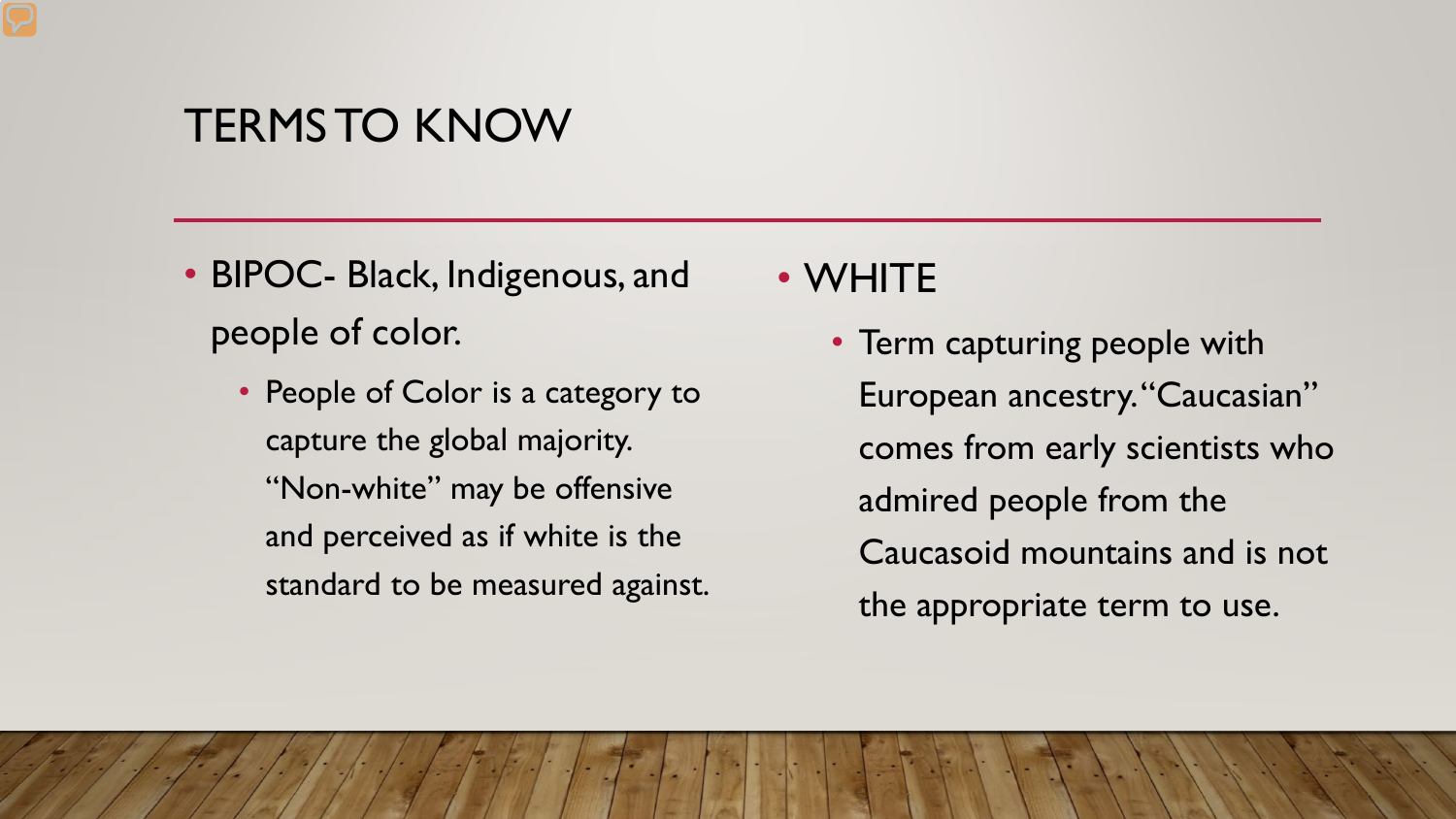#### STREET RACE

- **Street Race** Social assignment based on skin color, hair texture, facial features and your assumed race.
- Can often occur with individuals that are multi-racial.

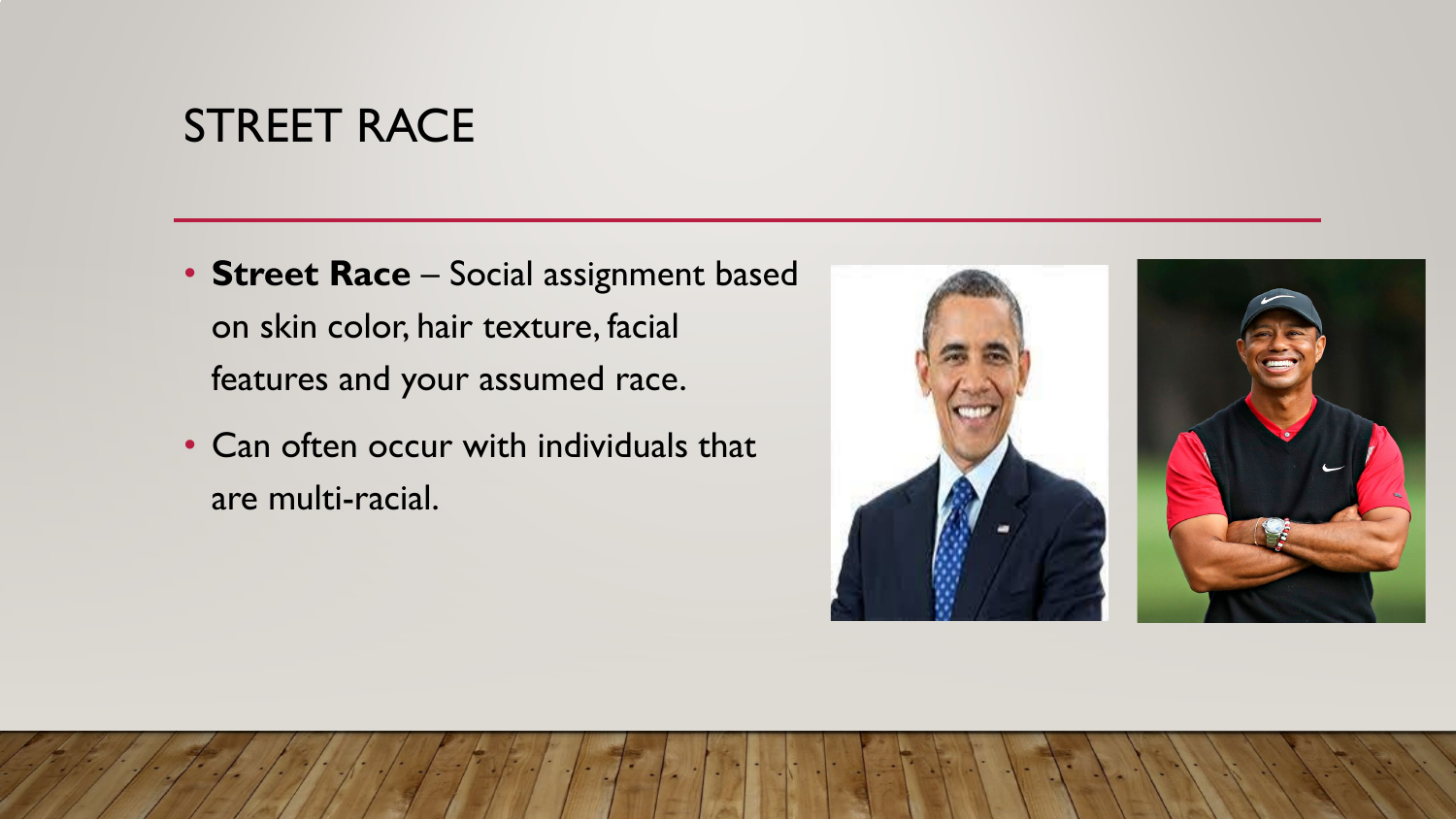- Prejudice toward or against someone or something that is unconscious
- Considered a thinking shortcut that can lead to unfair decisions and treatment.
- Example Scarlet King vs Coral Snake

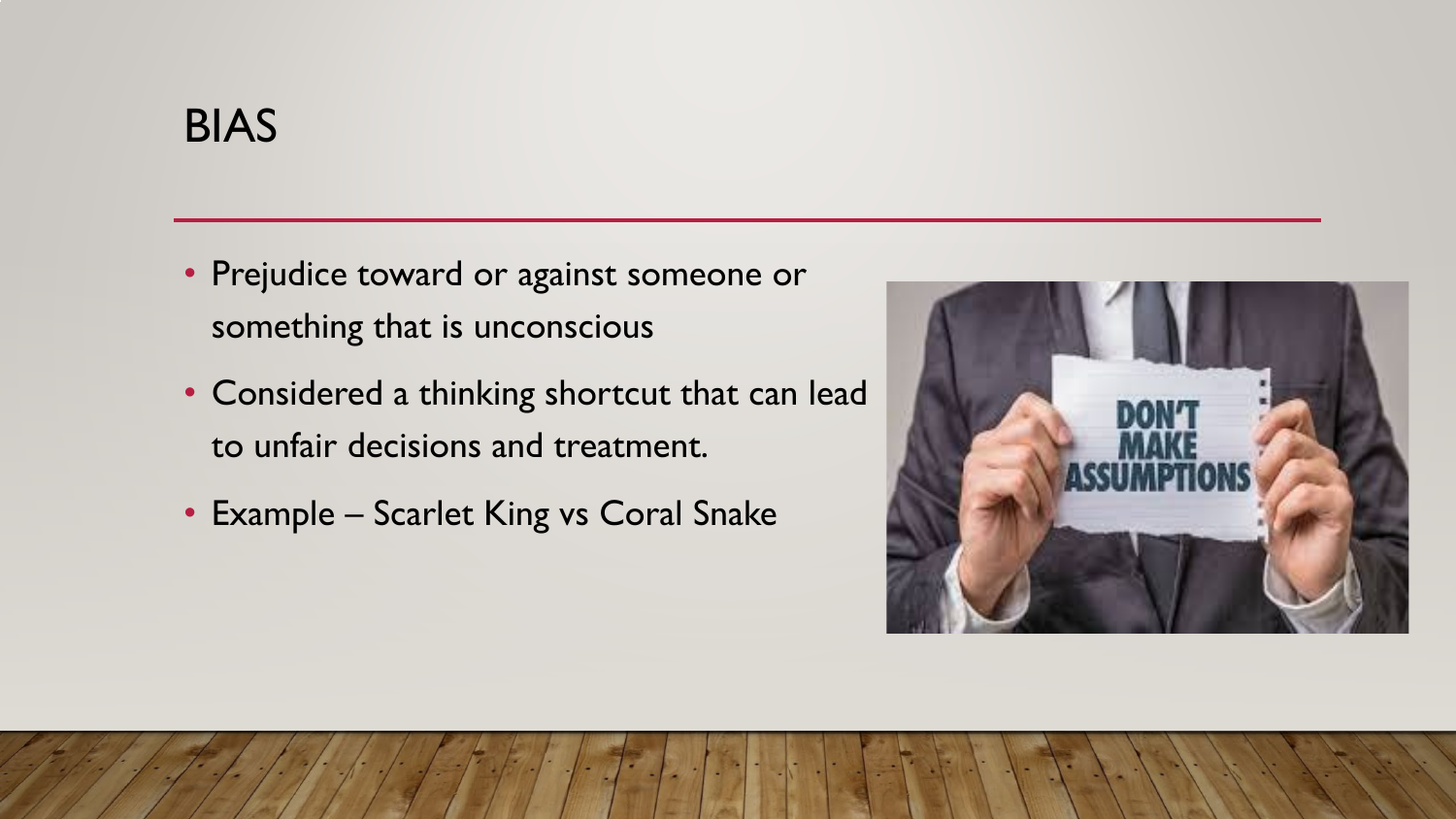#### STEREOTYPE THREAT

- Self-confirming negative stereotypes about a **social group** that you belong to.
- Social group- racial, ethnic, gender, or cultural group

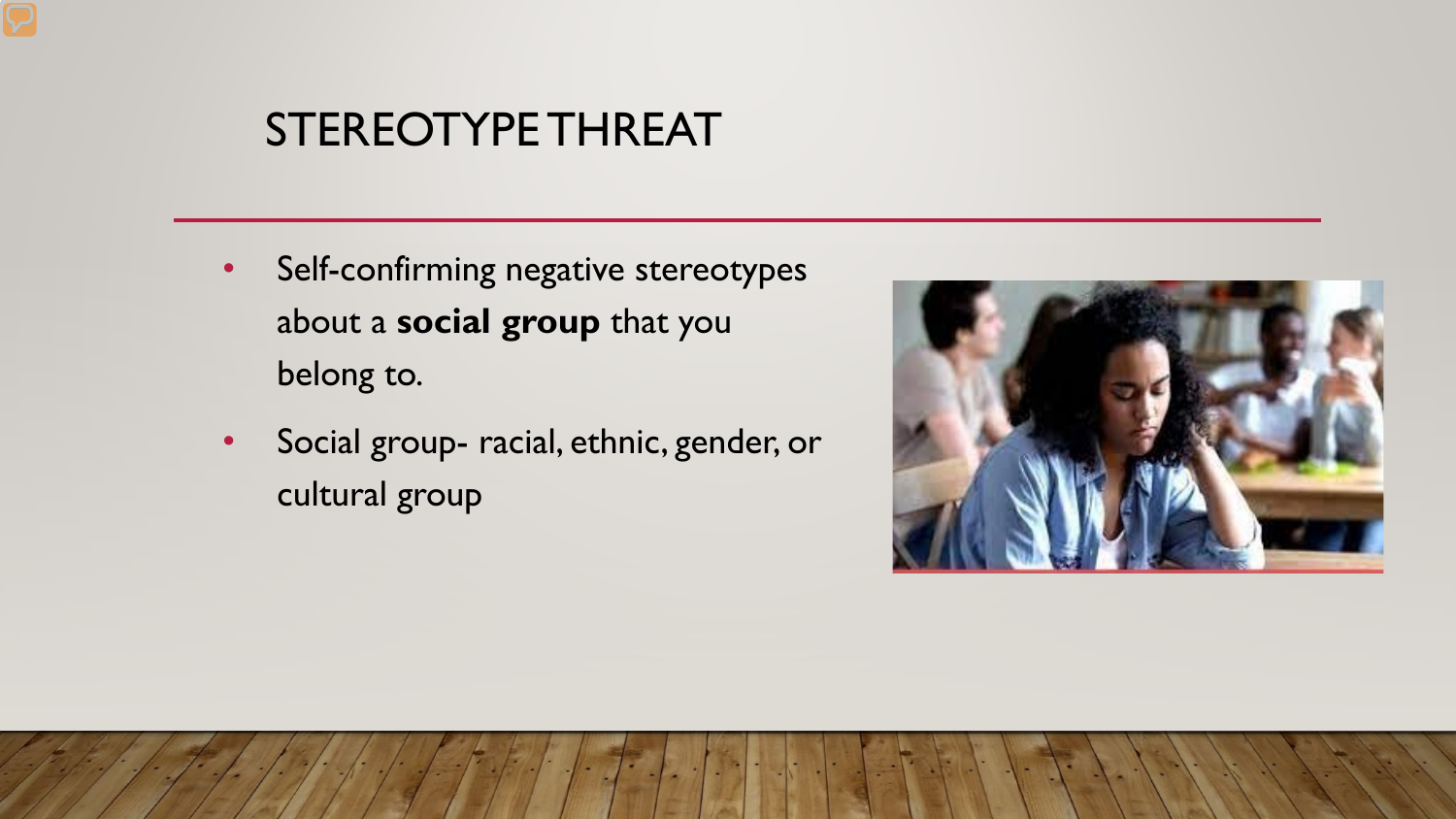#### MICROAGGRESSIONS

- **Microaggressions** are verbal and non-verbal slights that are sometimes unintentional but harmful messages toward marginalized groups such as BIPOC- Black, Indian, and people of color.
- These slights typically stem from stereotypes and are harmful to relationships and a person's work environment.

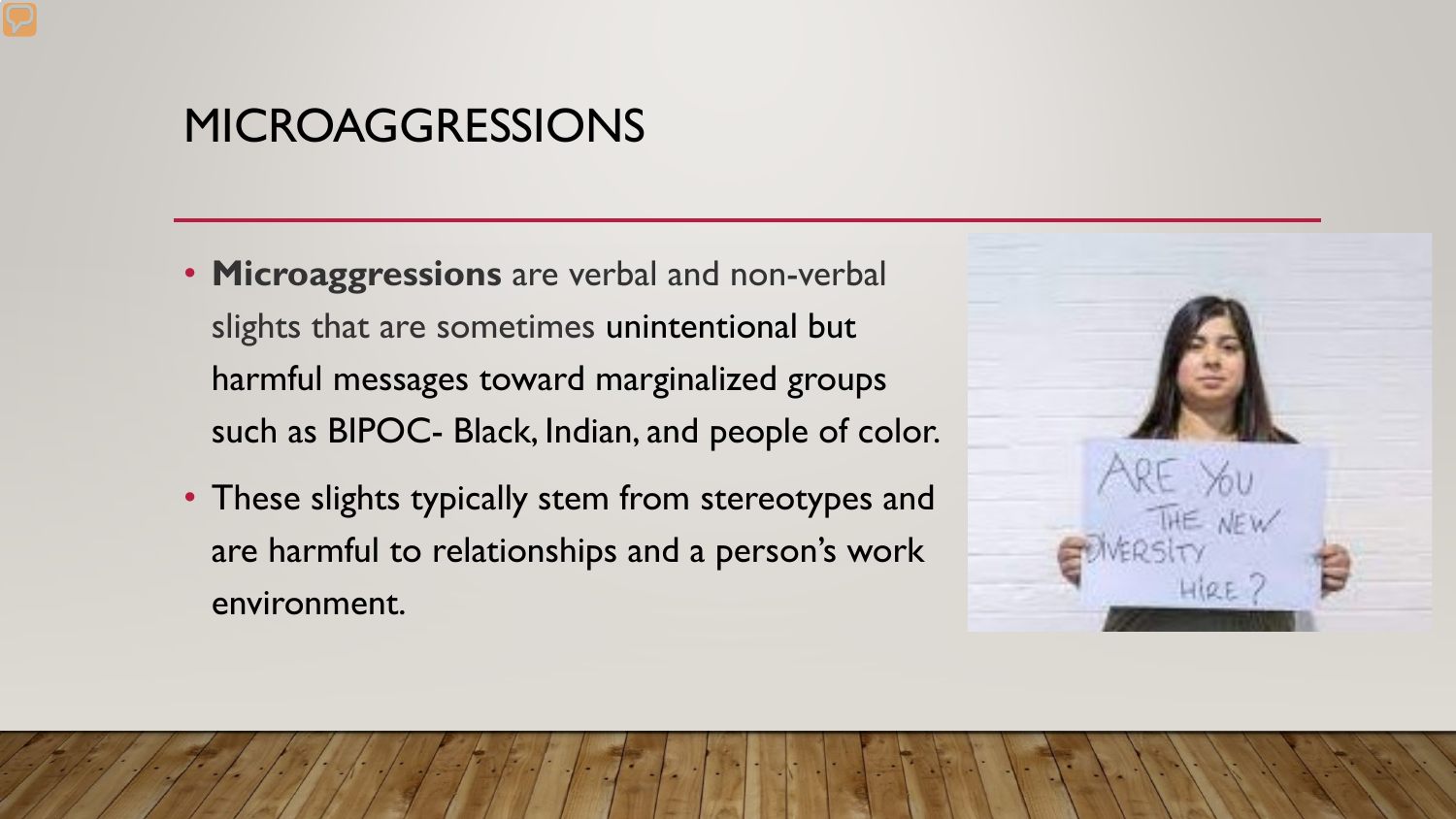#### TYPES OF MICROAGGRESSION

- **Micro-insults:** subtle**,** demeaning, and rude statements toward a social group which are insensitive
- **Example:** How did you get your job; I wish I had it as easy as people like you.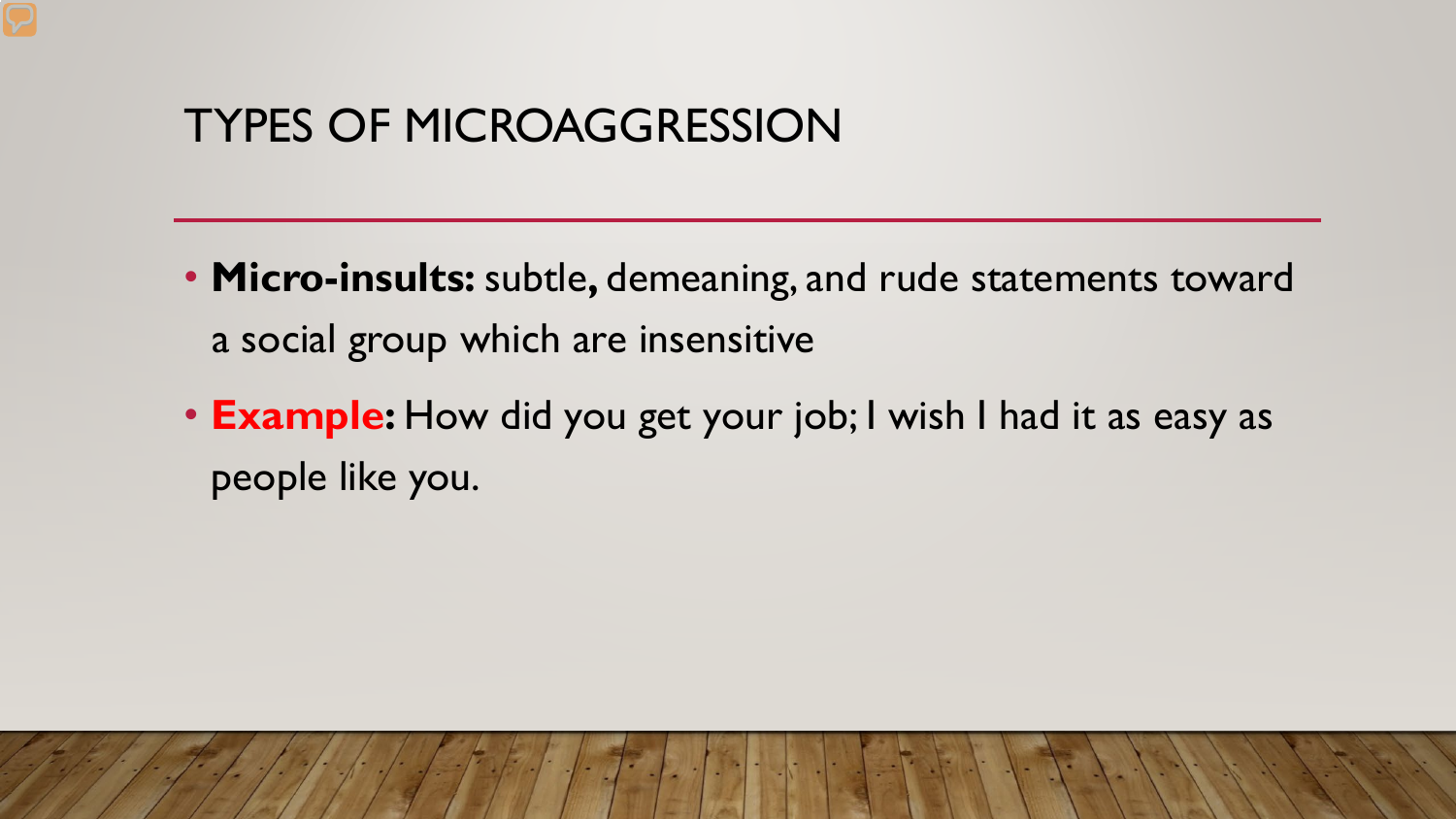#### TYPES OF MICROAGGRESSION

- **Micro assaults**: very aware and intentional language and behavior that is meant to be harmful.
- **Example:** Go back to where you came from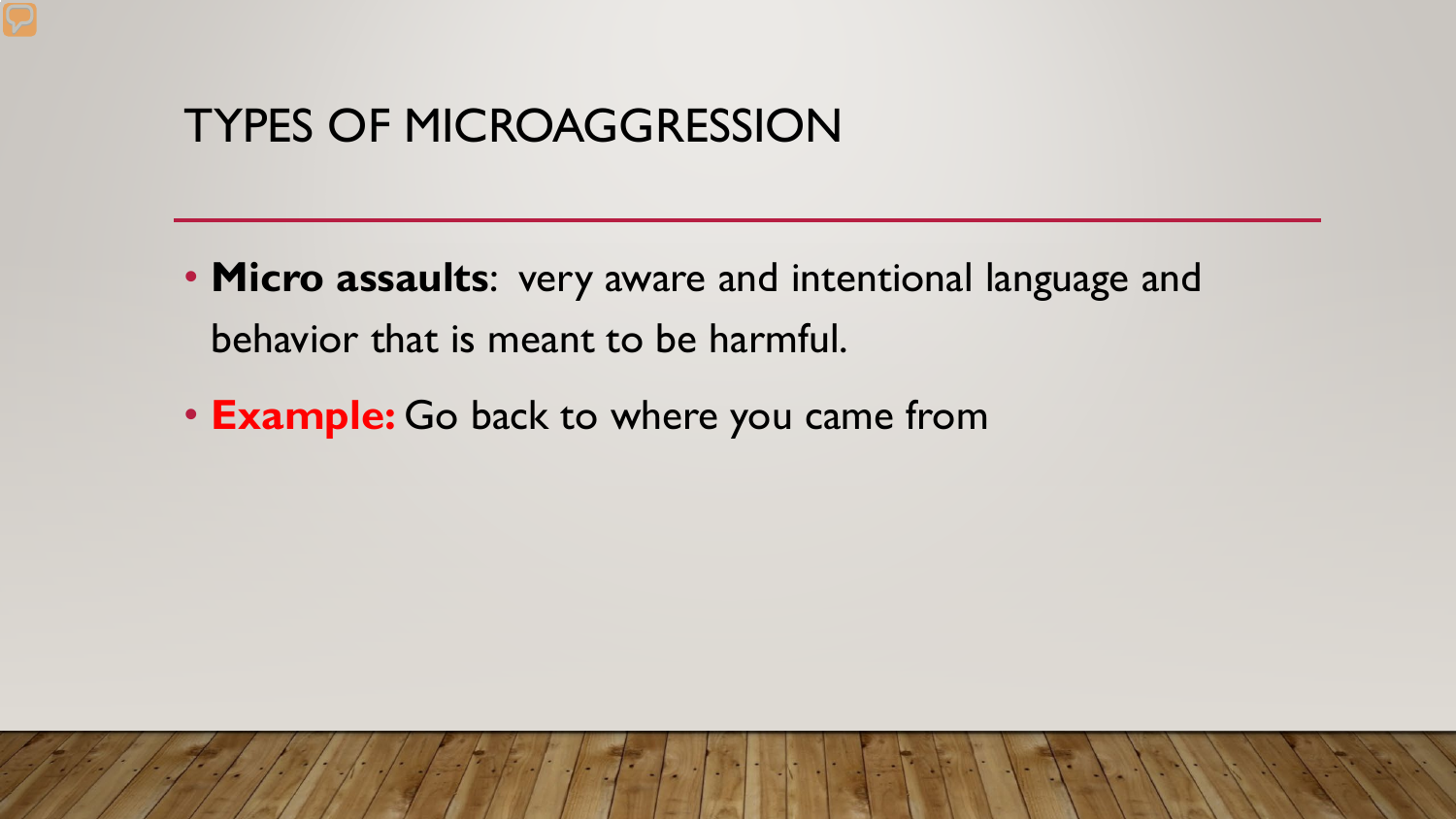#### TYPES OF MICROAGGRESSION

- **Microinvalidations**: statements or actions that invalidate a person's feelings, experiences, or beliefs based on a person's targeted identity
- **Example:** When I look at you, I don't see color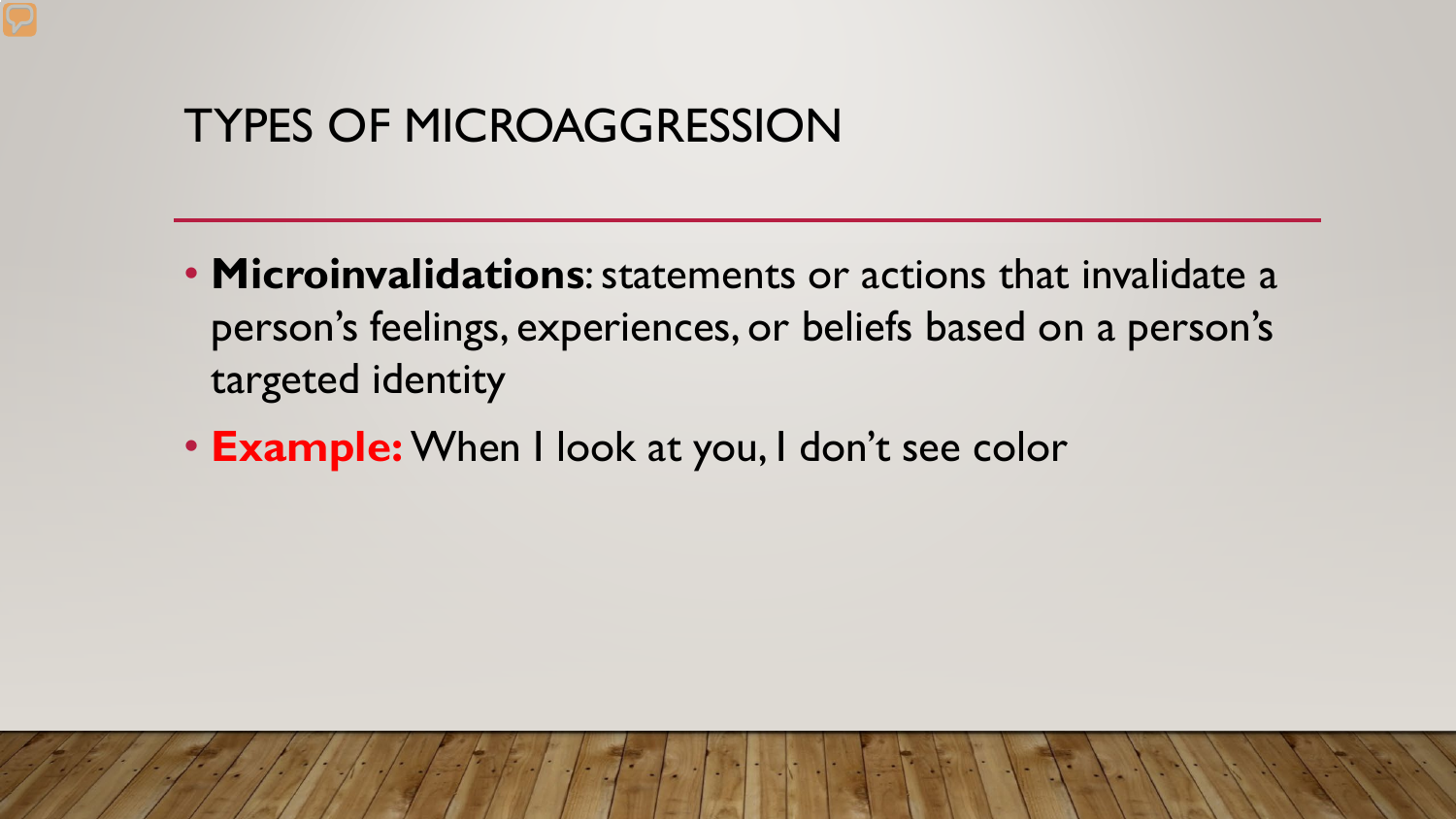## MICROAGGRESSION (EXERCISE)

#### **Virtual Attendees Use the Chat box**

| Microaggression                                                         | <b>Thoughts/ Feeling</b> |
|-------------------------------------------------------------------------|--------------------------|
| You're not like the other ones, you're one of the<br>good ones.         |                          |
| A store clerk following a customer of color<br>around the store.        |                          |
| You speak good English.                                                 |                          |
| How can you afford to live here?                                        |                          |
| I see your hair is big today, will you change it<br>before the meeting? |                          |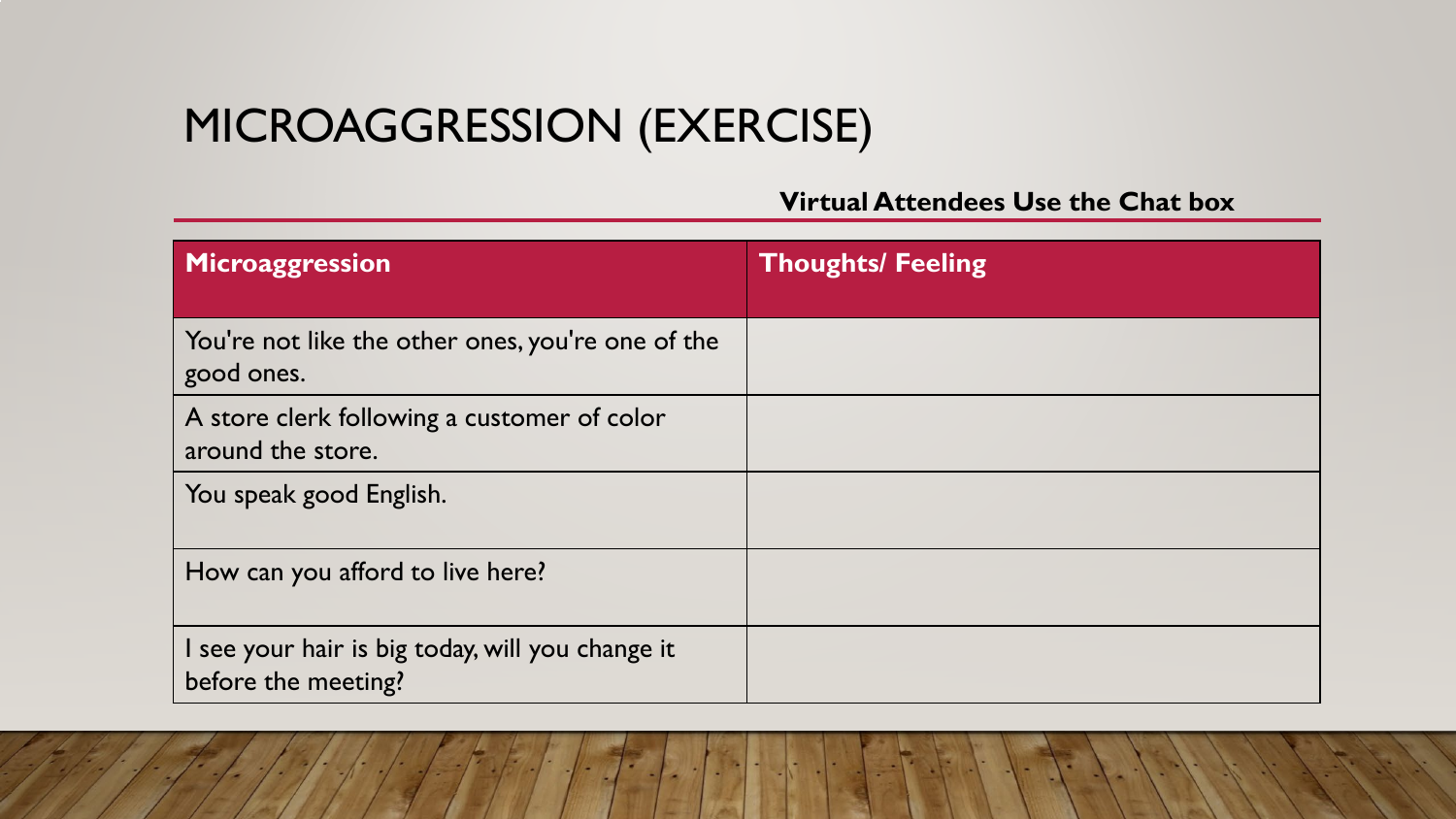#### EXAMPLES OF MICROAGGRESSION

| Microaggression                                                         | <b>Impact/ Message</b>                                          |
|-------------------------------------------------------------------------|-----------------------------------------------------------------|
| You're not like the other ones, you're one of the<br>good ones.         | Different/ People that look like you are not<br>typically good. |
| A store clerk following a customer of color<br>around the store.        | Suspicious/You are going to steal.                              |
| You speak good English.                                                 | Other/ Foreigner. You are not American.                         |
| How can you afford to live here?                                        | Lesser Than/You do not belong.                                  |
| I see your hair is big today, will you change it<br>before the meeting? | Feeling not welcome or accepted/You're not<br>professional      |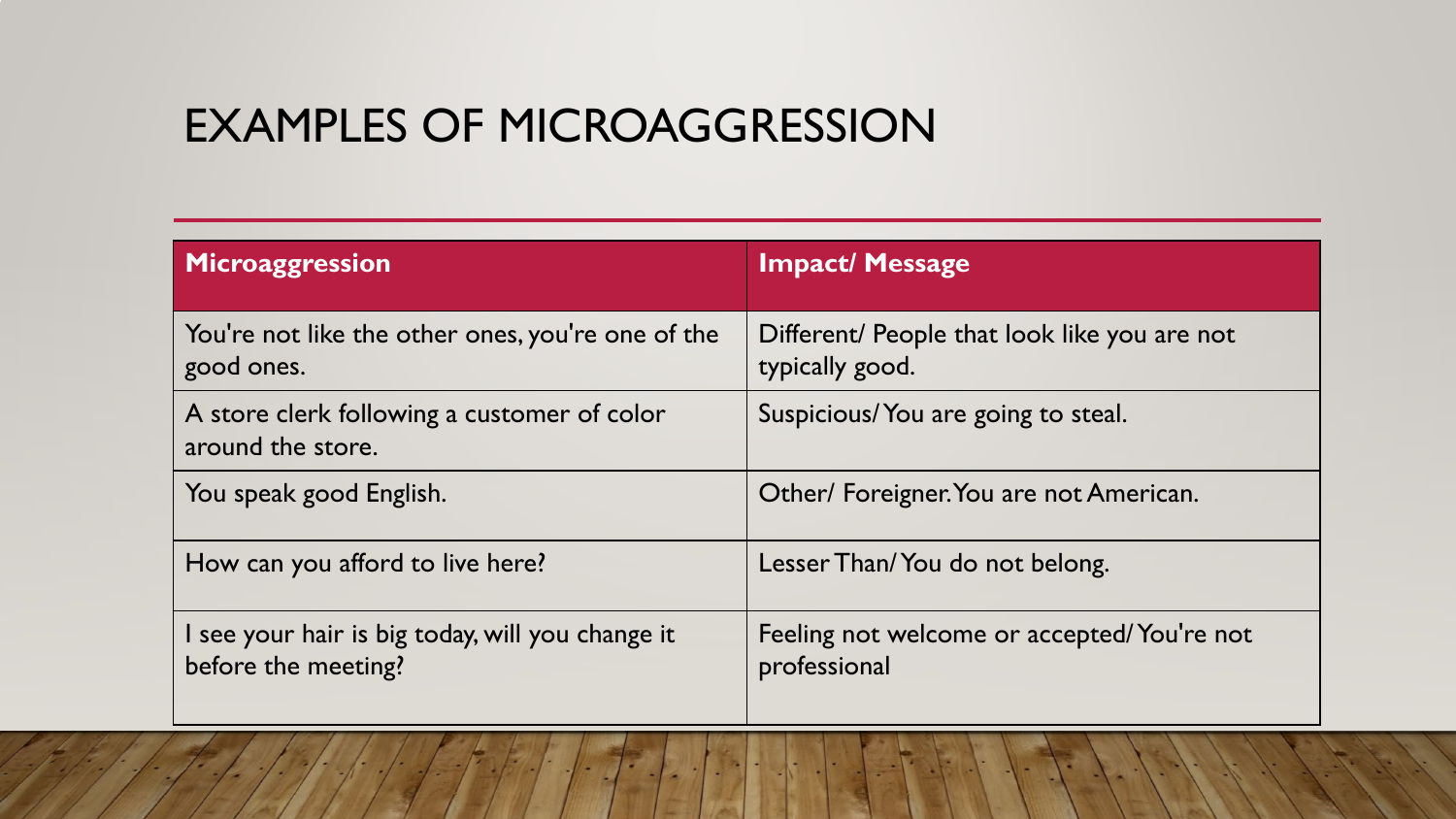#### MICROAGGRESSIONS: DAILY PAPER CUTS

- Increased Stress
	- Depression/ Anxiety
	- Poor Coping Methods
	- The "other" mentality
- Poor Relationships
	- Avoidance
	- Mistrust
	- Resentment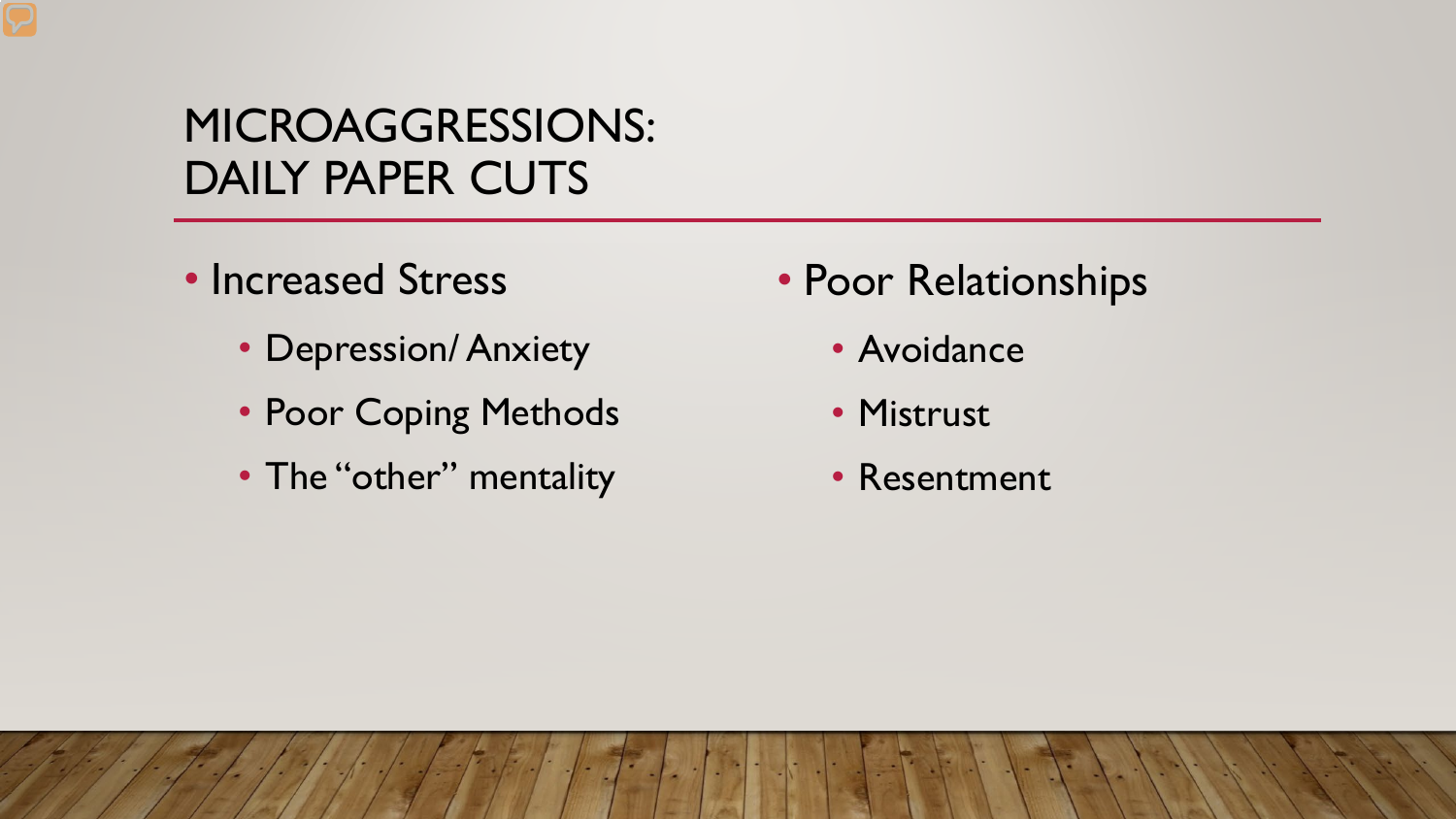#### THOUGHTS WHEN EXPERIENCING A MICROAGGRESSION

- Virtual Attendees
	- Raise your hand on virtual platform.

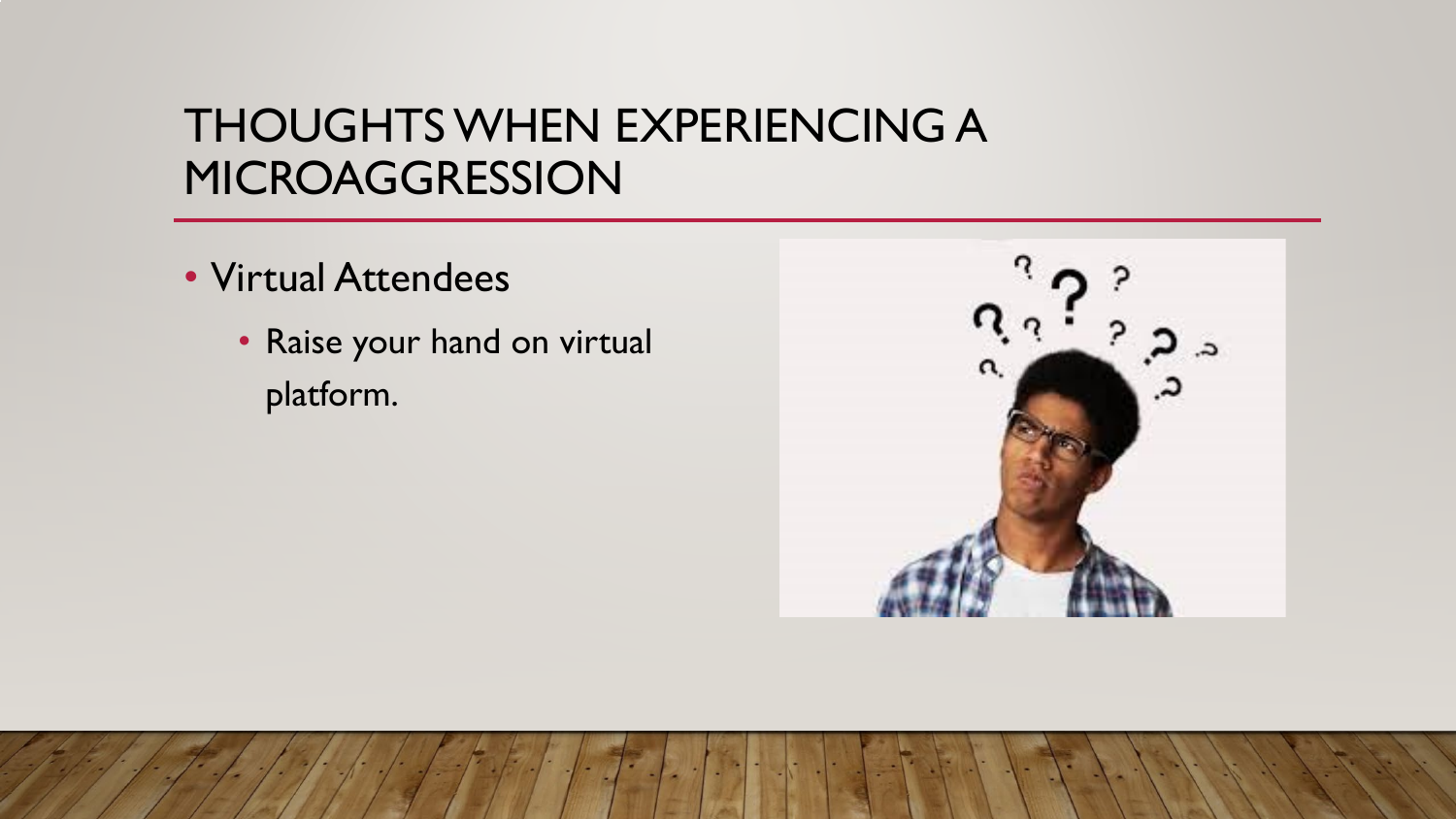#### THOUGHTS WHEN EXPERIENCING A MICROAGGRESSION

- Why?
- Did they just say that?
- Am I overreacting?
- Thoughts of appearing hostile with your response
- **Did they mean it? What are they thinking?**

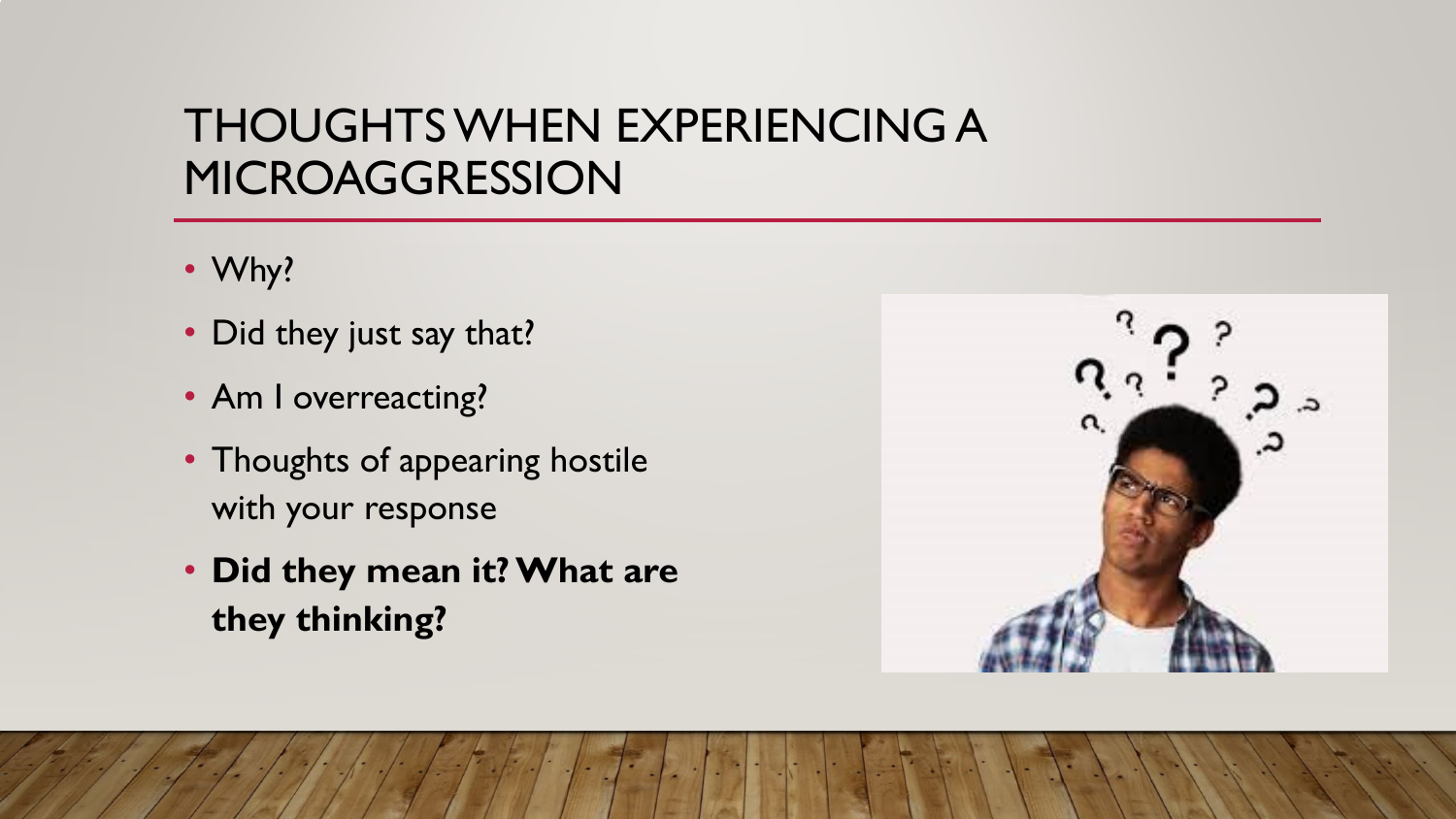#### HOW TO RESPOND ( RECEIVING END)

- Start with Questions
	- **Repeat** If I am hearing you correctly (paraphrase comment)
	- **Clarify** –What do you mean by that?
	- **Discuss the Impact** You may not realize but this comment made me feel disrespected or uncomfortable.
	- Understand **Intent vs Impact**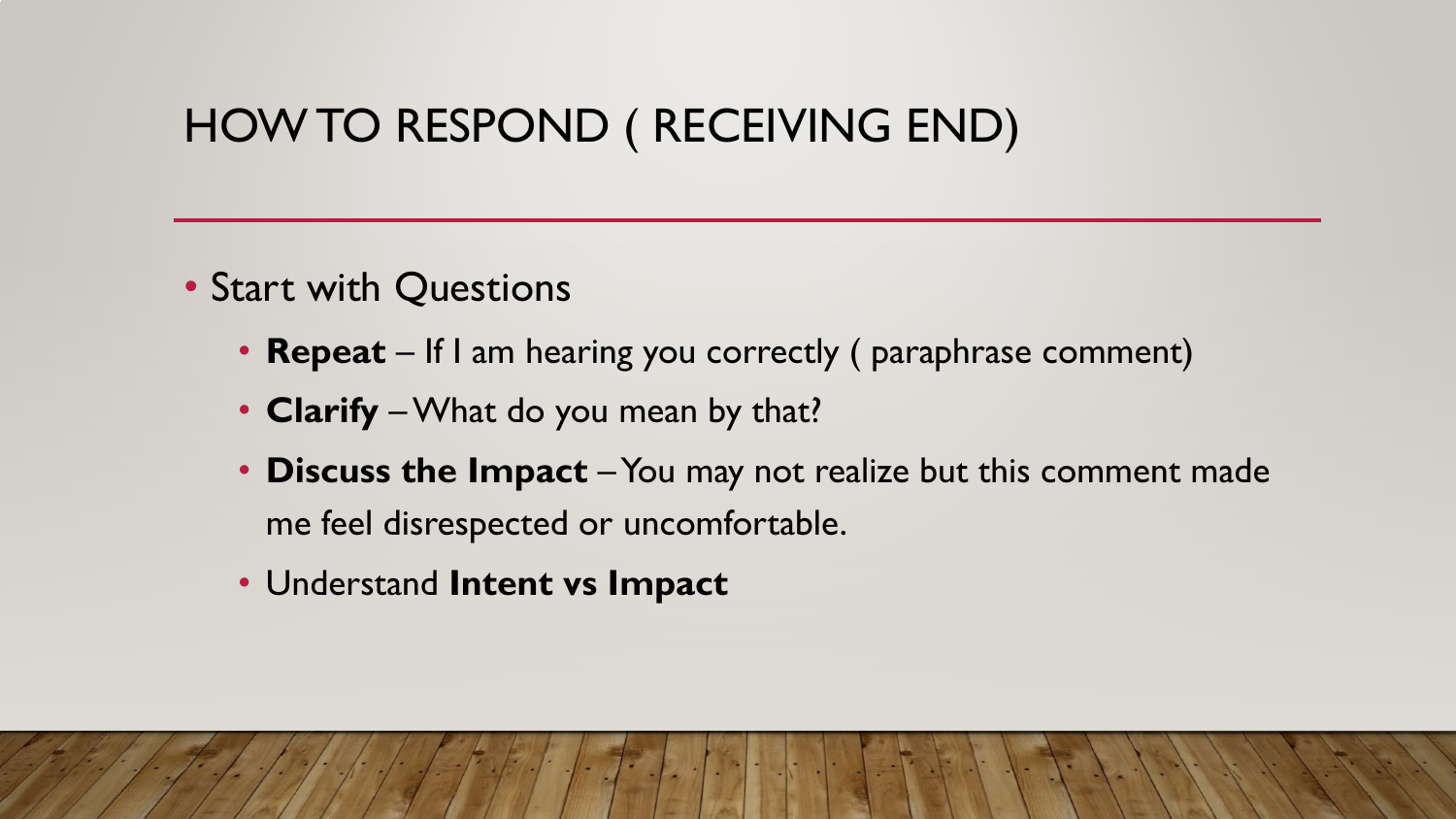#### HOW NOT TO RESPOND ( COMMITTED A MICROAGGRESSION )

- You're too sensitive
- I have a <u>secontifier friend</u> and it doesn't bother them.
- We all joke right, have tough skin

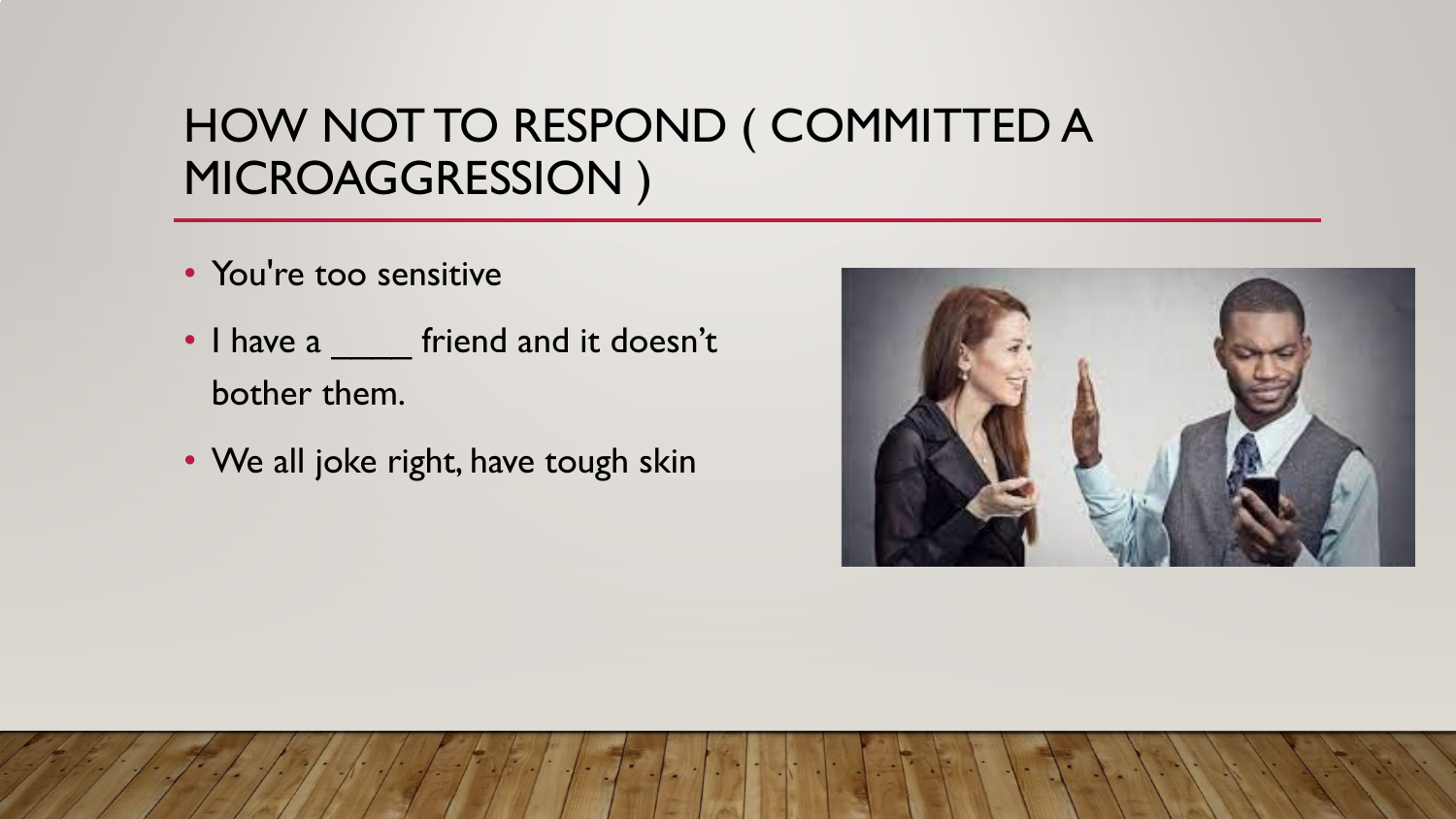#### HOW TO RESPOND ( COMMITTED A MICROAGGRESSION )

- Active Listening
- Don't be defensive
- Be Genuine

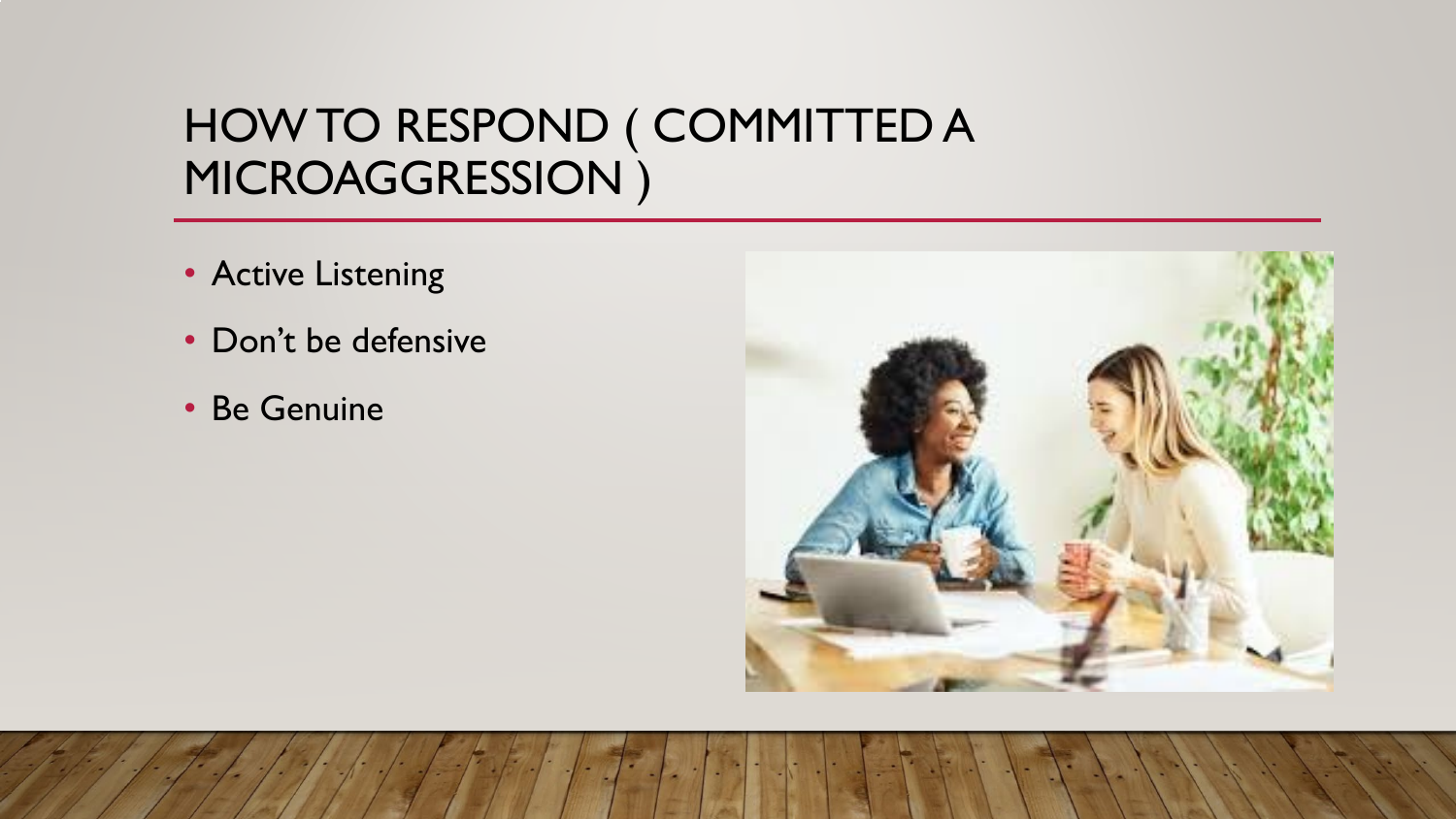#### WHAT NEXT?

- Relationships
	- Guidelines
- Communication
	- Actively Listen
	- Open Communication
- Learn
	- Experiences